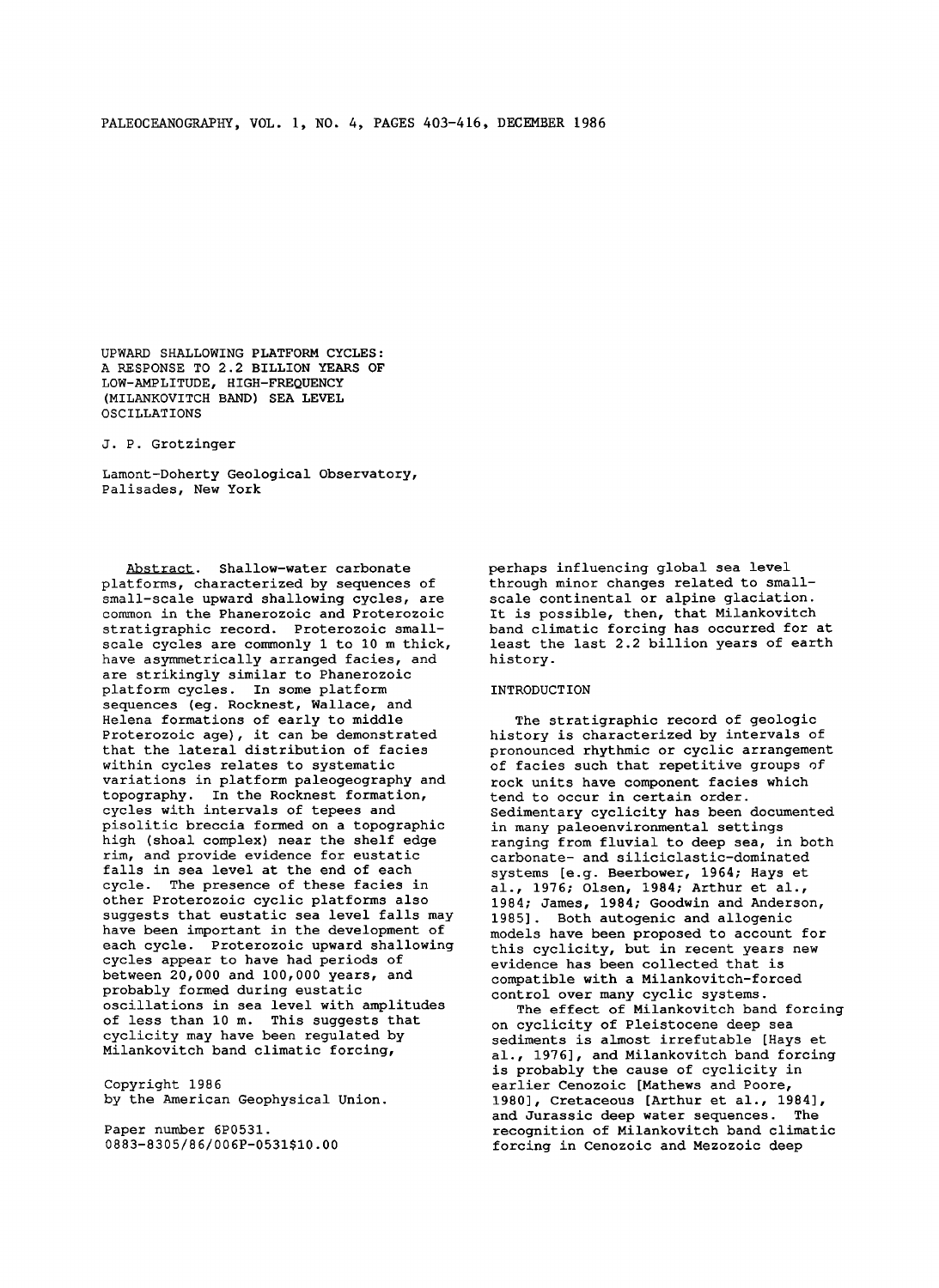

# **J ROCKNEST FORMATION**

**Fig. 1. Location of Rocknest formation, Wopmay orogen, northwest Canadian Shield.** 

**marine sediments has been successful primarily becase of three factors: (1) other extrinsic controls such as episodic subsidence have a minimal effect on stratigraphic accumulation in the deep-sea environment, (2) the deep-sea record tends to be more complete than that of platform sediments, and (3) biostratigraphic and magnetostratigraphic zonation are excellent for the Cenozoic and Mesozoic. In fact, the evidence is so overwhelming for a Milankovitch-forced climatic control over Cenozoic and Mezozoic deep marine cyclicity that it has been suggested to adopt the use of sedimentary cycles in determining the true length of chronostratigraphical zones as a new approach towards establishing an absolute time scale [House, 1985].** 

**The mechanisms responsible for cyclicity in shallow-water marine platform sediments are less certain [Weller, 1964; Wilkinson, 1982; James, 1984]. Although a Milankovitch band forcing effect has long been suspected [Gilbert, 1895; Weller, 1930; Fischer, 1964], new evidence is being gathered which supports this model [Goodwin and Anderson, 1985; Grotzinger, 1985, 1986b; Read et al., 1986; Heckel, 1986]. However, general acceptance of the Milankovitch model for shallow-water sediments has been slow because of a lack of understanding of the local mechanisms which govern platform cyclicity, and how, if important, a Milankovitch control would regulate platform cyclicity. These** 

**problems arise primarily from poor exposures of many cyclic platforms, which prohibits detailed studies of individual cycles on a lateral basis, in turn leading to a poor understanding of cycle dynamics and determinant mechanisms.** 

**This paper provides new insights into the general question of cyclicity of shallow-water platforms in geologic history by (1) discussing the paleogeography and cycle dynamics of a superbly exposed early Proterozoic cyclic platform and its significance in understanding general mechanisms of cyclicity, (2) discussing general models for the development of platform cycles, independent of age, and (3) reviewing the occurrence and possible causes of other cyclic sequences in the Proterozoic record, thereby establishing that cyclic platform sedimentation, and perhaps Milankovitch band forcing, has been important for at least the last 2.2 billion years of earth history.** 

## **MECHANISMS OF CYCLICITY, ROCKNEST PLATFORM**

**The early Proterozoic (1.9 Ga) Rocknest formation is exposed in Wopmay orogen, northwest Canada (Figure 1). It is part of a continental margin sedimentary prism composed of a basal rift sequence, a middle passive-margin sequence, and overlying foredeep sequence [Hoffman, 1980; Hoffman and Bowring, 1984]. The upper part of the passive-margin sequence (Rocknest formation) is a cyclic, dolomite shelf sequence with a stromatolitic reefal rim and flanking debris apron [Grotzinger, 1985, 1986a, b].** 

**The palinspastically restored shelf sequence (Figure 2) is an eastward thinning prism, up to 1 km thick, extending for over 220 km parallel to depositional strike and over 200 km perpendicular to strike [Grotzinger, 1985, 1986a, b) . The shelf sequence can be divided from west to east into slope, outer shelf, shoal complex, and inner shelf facies (Figure 3). Slope, outer shelf and shoal complex facies assemblages are restricted to the western margin of the shelf; inner shelf facies occur over most of the shelf region except adjacent to its margin. Slope and outer shelf facies are discussed in detail by Grotzinger [1985, 1986a], and are not reviewed further here. Shoal complex and inner shelf facies are briefly reviewed here as they pertain to shelf cyclicity, and more detailed discussions of these facies can be found in reports by Grotzinger [1985, 1986b].**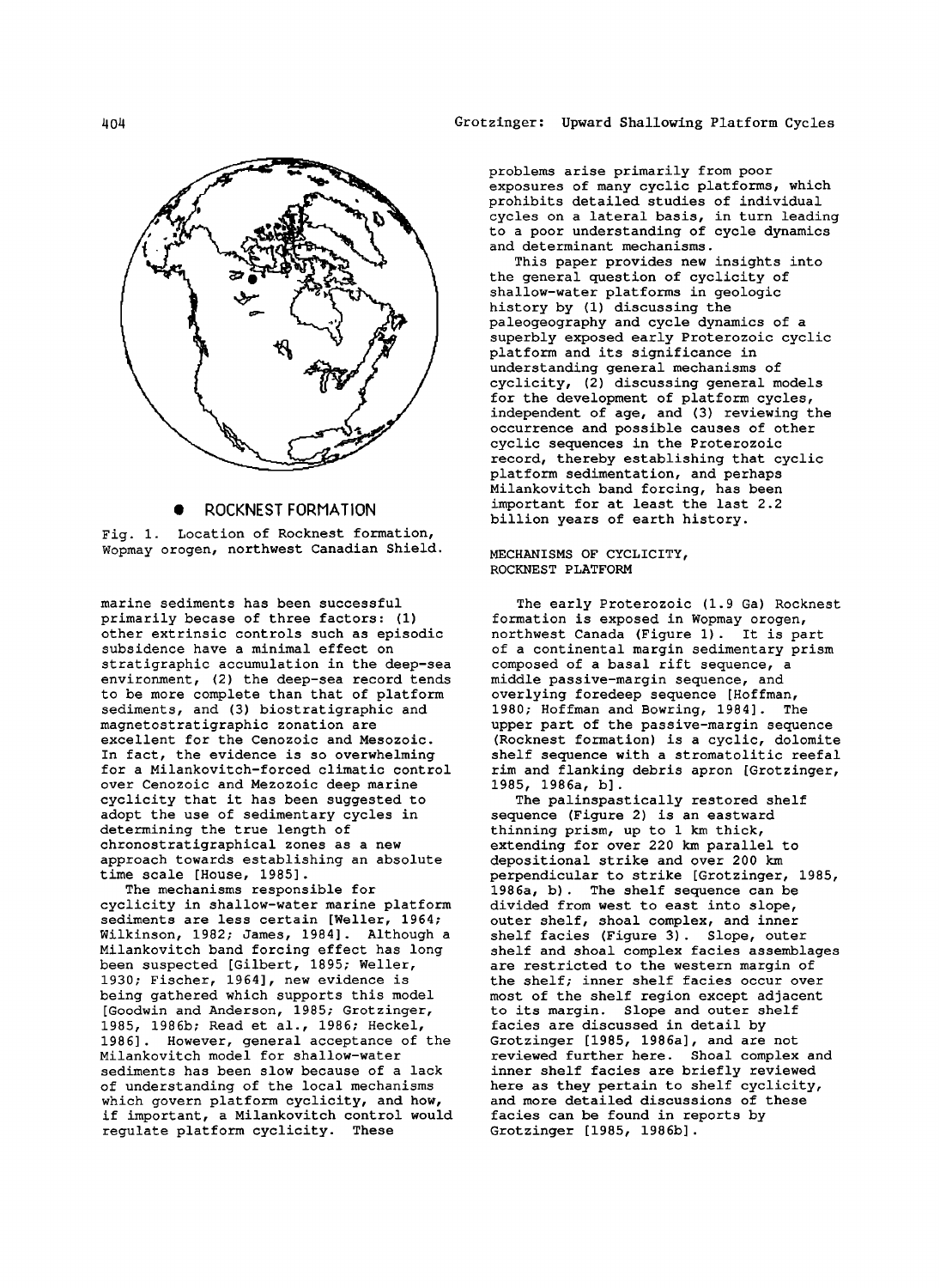

**Fig. 2. Palinspastic cross sections of Rocknest shelf stratigraphy. Note well developed W-E facies zonation including slope, outer shelf (rim boundstone and backreef grainstone), shoal complex (tufa-based cycles), proximal inner shelf (dolosiltite-based cycles), distal inner shelf (shalebased cycles), and lagoon (shale) .** 

occur in a narrow belt, 1 to 5 km wide cryptalgalaminite, and tufa was fol<br>(Figures 2 and 3). Sediments are arranged by lowering of the water table and **(Figures 2 and 3). Sediments are arranged by lowering of the water table and**  cyclically, so that cryptalgalaminite, establishment of a vadose zone which tufa, and laminated dolosiltite and lutite **and all interpolenty** *favored* tepee, breccia and pisolite tufa, and laminated dolosiltite and lutite are overlain by disrupted equivalents, developed as tepees and breccias with associated pisolite (Figure 4).

**Shoal Complex \_ During the course of cycle development at the shoal complex, deposition of Lithofacies. Shoal complex facies laminated dolosiltite and lutite,**  formation. These facies are critical in deriving the mechanism responsible for cyclicity, suggesting strongly that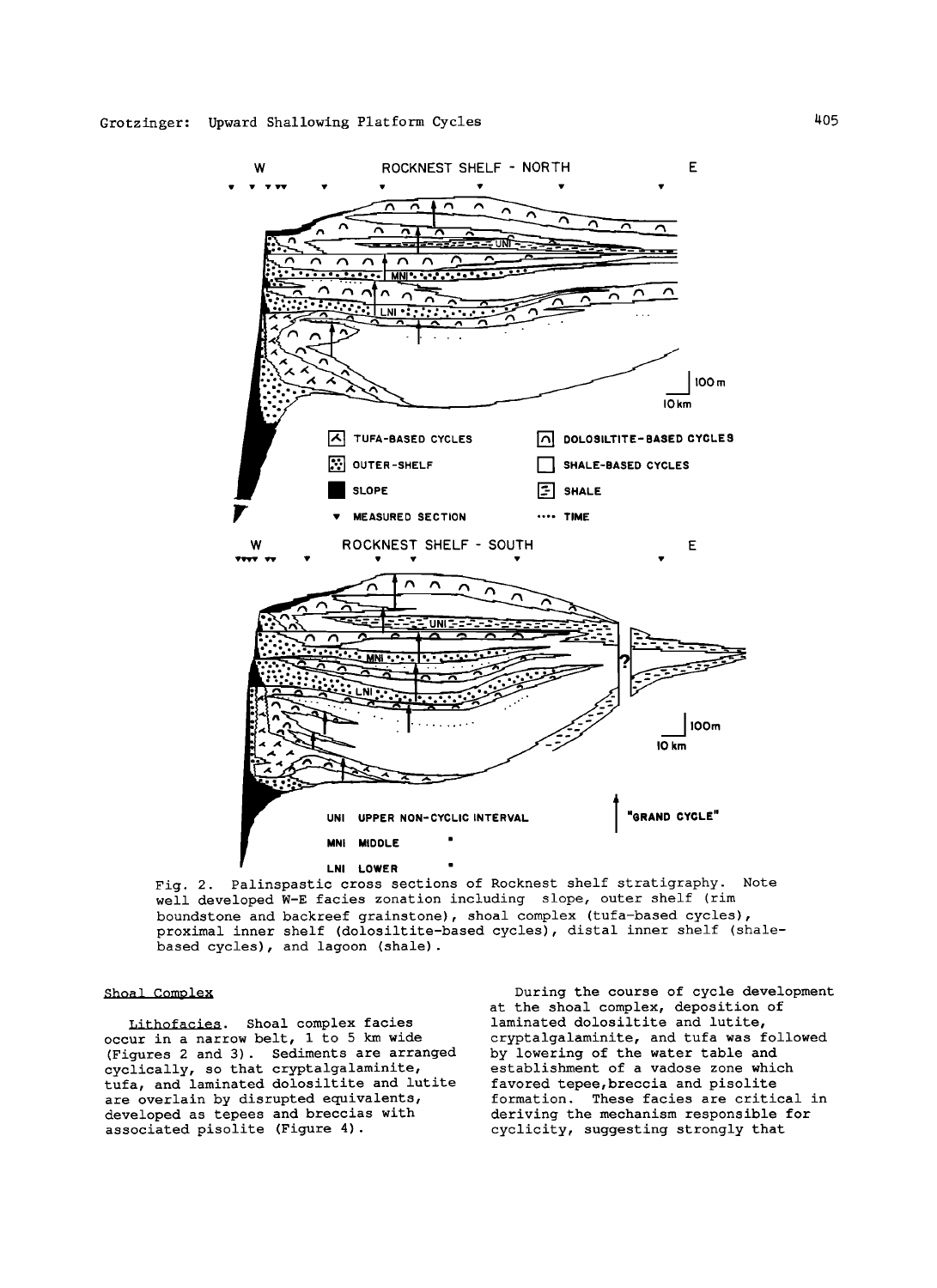

**Fig. 3. Rocknest shelf paleogeography. Cyclic deposits formed by limited westward and extensive eastward progradation of shoal complex in response to low-amplitude, high-frequency sea level oscillations (see text).** 

**eustatic sea level falls were important in establishing a vadose zone at the top of each cycle.** 

**Interpretation. Cyclical sequences in the shoal complex are interpreted to reflect low-amplitude, high-frequency oscillations in sea level [Grotzinger, 1985, 1986b]. Initially, upper intertidal to supratidal sedimentation occurred during small rises in sea level and shallow flooding of the shoal complex by the inner shelf lagoon. Subtidal water depths were not achieved because of the positive topography of the shoal complex. During subsequent falls in sea level the eastern margin of the shoal complex prograded away from the rim (up to 200 km), forming upper intertidal to supratidal caps of inner shelf cycles; as sea level fell below the sediment surface, earlier formed sediments of the western shoal complex were exposed in the vadose zone, and tepees, breccias, and pisoliths developed as soils. Depth and intensity of vadose zone development reflects position on the shoal complex. Following subaerial exposure and soil development, submergence of the shoal complex during the next cyclical transgression reinitiated upper intertidal to supratidal sedimentation.** 

## **Inner Shelf**

**Lithofacies. Inner shelf facies occur over a broad belt (several hundred** 

**kilometers) and pass westward into shoal complex facies and eastward into lagoonal siliciclastic shale, siltstone, and sandstone. Generally, inner shelf facies occur in asymmetric, upward shallowing cycles which can be classified according to cycle base lithology, reflecting paleogeographic position on the shelf (Figure 4). Shale-based cycles have the most diverse facies and contain, from base to top, (1) intraclast packstone, (2) siliciclastic siltstone and sandstone and argillaceous dololutite, (3) thick-**Laminated dolosiltite**,** (4) stromatoli **thrombolitic dolomite, (5) cryptalgalaminite, and (6) laminated to microdigitate tufa.** 

**Interpretation. Shale-based cycles formed on the inner shelf when tidal flats were submerged following maximum transgression. The upward increase in carbonate beds within shale-based cycles reflects diachronous progradation of the carbonate tidal flats, from west to east, over deeper siliciclastic-rich lagoonal sediments. Thick-laminated dolosiltites accumulated close to fair weather wave base and have abundant wave ripples and edgewise conglomerates. Stromatoliticthrombolitic dolomite formed when the sediments shoaled into the upper subtidal and intertidal zones, and cryptalgalaminites and tufas formed in the upper intertidal to supratidal zones.** 

**Asymmetric cycles of the inner shelf probably formed by rapid submergence of**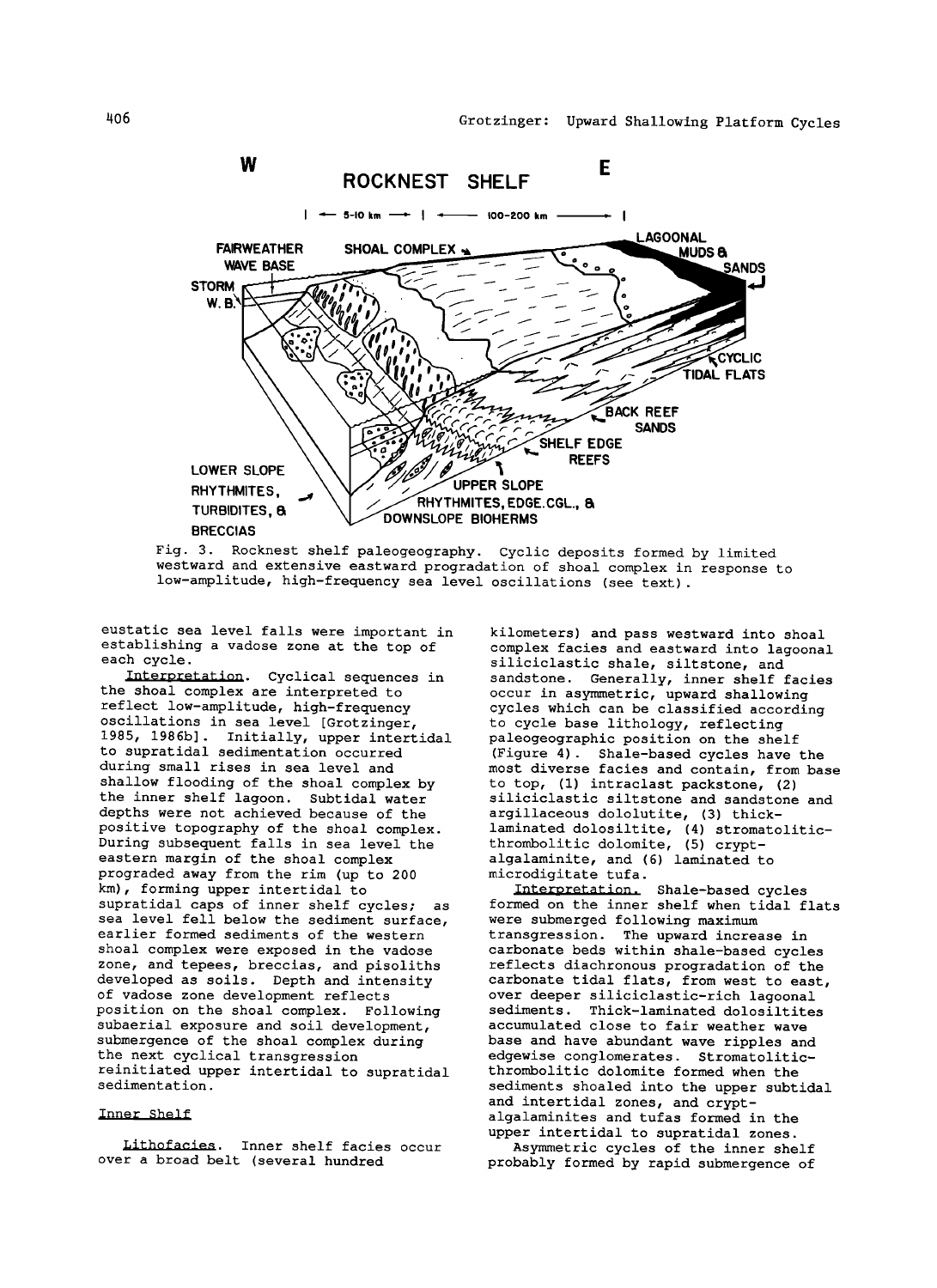

**Fig. 4. Rocknest cycle types. Cycle types are a function of paleogeographic position on the platform and primarily reflect platform slope; tufa-based cycles formed on the topographically high shoal complex, and shale-based cycles formed on the topographically low inner shelf (compare with Figure 3).** 

**the inner shelf followed by gradual shoaling to sea level (Figure 5). Cycles were intiated by rapid transgression and flooding of carbonate tidal flats flanking the eastern margin of the shoal complex (Figure 5a), followed by eastward expansion of the shoal complex and progradation of tidal flats over "lagoonal" facies of the inner shelf (Figure 5b). At the end of each progradation event, the shoal complex had a maximum width of over 200 km, which shrank following each transgression to a minimum width of 1 to 5 km [Grotzinger, 1985, 1986b] .** 

# **Rocknest Cycle Dynamics**

**Quantification of cycle period, amplitude of sea level oscillation, slope of the inner shelf at high and low sea level stands, and progradation rates of tidal flats is important in clarification of the mechanism(s) responsible for cyclic sedimentation. The methods and procedures involved in these calculations, which can be done for cyclic platforms of any age, are presented in Grotzinger [1985, 1986b].** 

**Period. The average cycle period is obtained given duration of the passivemargin sequence in which the Rocknest formation occurs, the duration of the Rocknest Formation, and the total number of cycles it contains [Grotzinger, 1985, 1986b]. The calculated range of average cycle period, including all errors except those associated with geochronological interpretation, is 18,000 to 30,000 years/cycle. Given that geochronological estimates of the duration of the passivemargin sequence could be too low by as much as a factor of 3, this would increase the range of average cycle period to 18,000 to 90,000 years/cycle. Although these values span a large range, the fact that these are 104-year cycle periods is important and provides evidence in favor of cyclic oscillations in sea level within the Milankovitch frequency band. For the calculation of sea level oscillation amplitude [Grotzinger, 1985, 1986b], it was assumed that the range of average cycle period was 18,000 to 30,000 years, using the geochronological estimates provided by Hoffman and Bowring [1984].**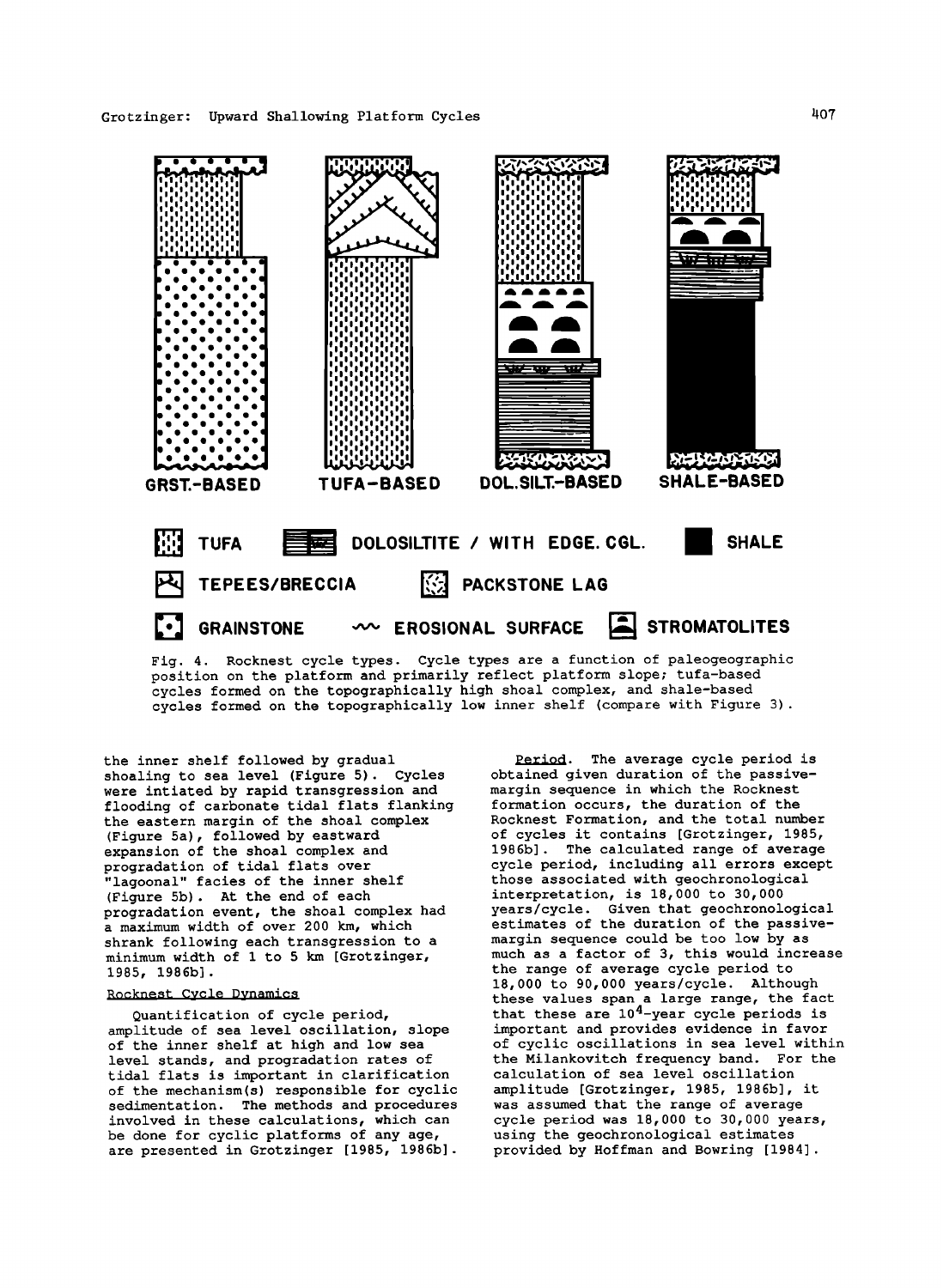

**Fig. 5. Profiles of Rocknest platform at high and low stands of sea level. (a) Slope of platform at high sea level stand based on documentation of lateral facies transtions within individual cycles. Note that shoal complex sedimentation occurs primarily during sea- evel rise and that only a thin veneer of sediment is deposited over most of the inner shelf. (b) Platform slope and facies relations within a single cycle at low sea level stand. Note that inner shelf sedimentation occurs primarily during sea level fall.** 

**For convenience and simplicity in the following sections, an averaged value of 24,000 years is used for period.** 

**Amplitude. In cyclic sequences that form by eustatic changes in sea level, erosional caps bounding cycles are produced only if the rate of sea level fall exceeds subsidence rate, in which case sea level will eventually drop below the surface of the platform, exposing it to subaerial weathering and vadose aliagenesis [Grotzinger, 1986b]. For the Rocknest platform, minimum sea level oscillation amplitudes must be greater than 7 to 9 m to get sea level fall rates that are faster than subsidence rates. This will result in subaerial exposure of the platform and production of erosional capped cycles.** 

**Estimating the maximum amplitude of sea level oscillation is possible for the lower part of the Rocknest formation where the shoal complex was permanently aggraded. Because the shoal complex was never submerged below the upper intertidal zone during each cyclic transgression, it follows that sedimentation kept pace with sea level rise to its maximum height during each oscillation. Thus the average**  **maximum amplitude of sea level oscillation could not have been greater than the average thickness of shoal complex cycles which record amplitude, minus subsidence that occurred during each cyclic sea level rise. This procedure yields an average maximum amplitude of approximately 10 m [Grotzinger, 1985, 1986b].** 

## **Forward Modelina of Rocknest Cycles \_ \_**

**Quantification of parameters such as period and amplitude of sea level oscillation, inner shelf slopes, and tidal flat progradation rates is essential to understanding the distribution of facies, both horizontally and laterally, within cycles of any age. Qualitative distillation of a cyclic sequence to generate an "ideal cycle" should be avoided, as this creates a false understanding of the critical transitions between cycles and individual facies within cycles and ultimately prohibits extraction of the true mechanisms governing cyclicity. In the case of the Rocknest platform, several different cycle types are recognized, both on a lateral basis as a function of predictable changes**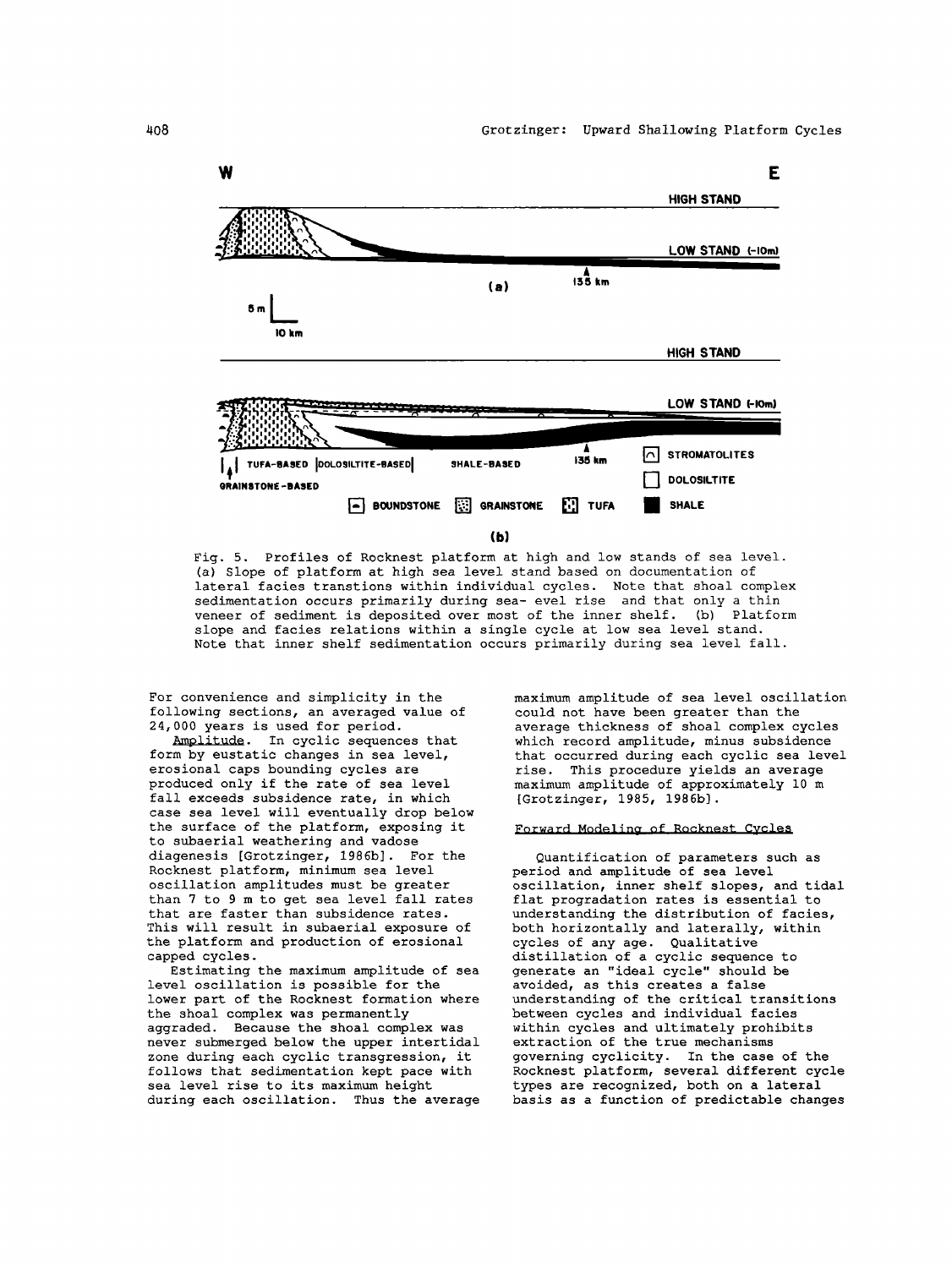**in platform paleogeography and topography (Figures 3 and 5) and on a vertical basis as a function of systematic, longer-term changes in sea level oscillation amplitude and period, subsidence rate, and sedimentation rates [Grotzinger, 1985, 1986b].** 

**Given a set of independent variables that control cyclicity, forward modeling can be used to quantify the effect of each variable on the cyclic system [Read et al., 1986]. The modeling leads to a greatly enhanced understanding of facies development within cycles. The model variables are period, amplitude and symmetry of sea level oscillation, depthdependent sedimentation rate, lag time in carbonate production following submergence, tidal range, and linear subsidence (Figure 6a). All variables are independent of each other, but for the Rocknest platform several variables can be fixed, permitting approximation of values for the others.** 

**Shale-based cycles formed on the distal inner shelf by submergence of the platform during sea level rise followed by eastward progradation of the shoal complex over deeper subtidal mixed carbonatesiliciclastic facies during sea level fall. Forward modeling constrains lag time and sedimentation rates if other variables (e.g. period and amplitude of sea level oscillation) are fixed independently. For the distal inner shelf the subsidence rate was approximately 25 cm/1000 years [Grotzinger, 1985, 1986b]. Modeling of a shale-based cycle at the point on the platform where tidal flat caps pinch out (135 km east of the western shoal complex), shows that lag time must be at least 2000 years in order to get submergence to depths where mixed carbonate-siliciclastic (deeper subtidal) sedimentation occurs (Figure 6b). Given a 2000 year lag time, modeling shows that the rate of deeper subtidal sedimentation must be close to 20 cm/1000 years. Rates faster than this would cause shallowing to sea level before the end of the cycle and would generate thick tidal flat facies. Furthermore, premature shallowing Would allow time for exposure of the platform during the final stages of sea-level fall. Neither thick tidal flat facies or vadose features are seen where tidal flat caps pinch out. Deeper subtidal sedimentation rates much slower than 20 cm/1000 years would cause incipient drowning of the platform. Thus shale-based cycles that form where tidal flat caps pinch out have thin to absent tidal flat units and are separated by conformable cycle boundaries. Forward modeling provides quantitative solutions to questions generated by field** 

**investigations that would be difficult to obtain otherwise.** 

**Forward modeling of other cycle types (tufa based and dolosiltite based) in the Rocknest formation has also yielded significant information on sedimentation rates, lag times, and thickness of vadose profiles across the platform. Most importantly, the modeling demonstrates that it is possible to synthetically generate many types of platform cycles using high- frequency, low-amplitude sea level oscillations within the Milankovitch band. The distribution of facies within cycles and the degree of disconformity between cycles is determined to be a direct result of the superimposition of oscillatory sea level on the variable topography associated with a well developed paleogeographic zonation.** 

**DEVELOPMENT OF UPWARD SHALLOWING CYCLES IN THE GEOLOGIC RECORD: A DISCUSSION OF MECHANISMS** 

#### **Autocyclic Mechanism**

**Upward shallowing cycles in platform sequences can be produced by autocyclic or allocyclic mechanisms [Beerbower, 1964; Fischer, 1964; Ginsburg, 1971; Wilkinson, 1982; James, 1984; Mathews, 1984]. Cyclicity within the autocyclic model is essentially intrinsic, involving feedback interactions between different parts of the system. Several variations on the autocyclic mechanism as it applies to carbonate platforms have been proposed [Ginsburg, 1971; Wilkinson, 1982; James, 1984], but all are ultimately controlled by the rate of carbonate production as a function of source area size. Sedimentation takes place on a stable shelf of fixed width subsiding at differential but constant rates and under stationary or slowly rising sea-level. Carbonate sediments are produced in an initially large subtidal area and transported landward [Ginsburg, 1971], resulting in tidal flat progradation. During progradation the subtidal source area (or "carbonate factory") is gradually reduced in size until it fails to provide sufficient sediment to the prograding wedge, and sedimentation and progradation are arrested. Subsequently, background differential subsidence of the platform combined with stalled sedimentation results in relative sea level rise over the platform until water depths are once again deep enough to efficiently generate sediment. This starts the next cycle of progradation. As such, rapid shoaling occurs during progradation, and slow deepening occurs during nondepositional**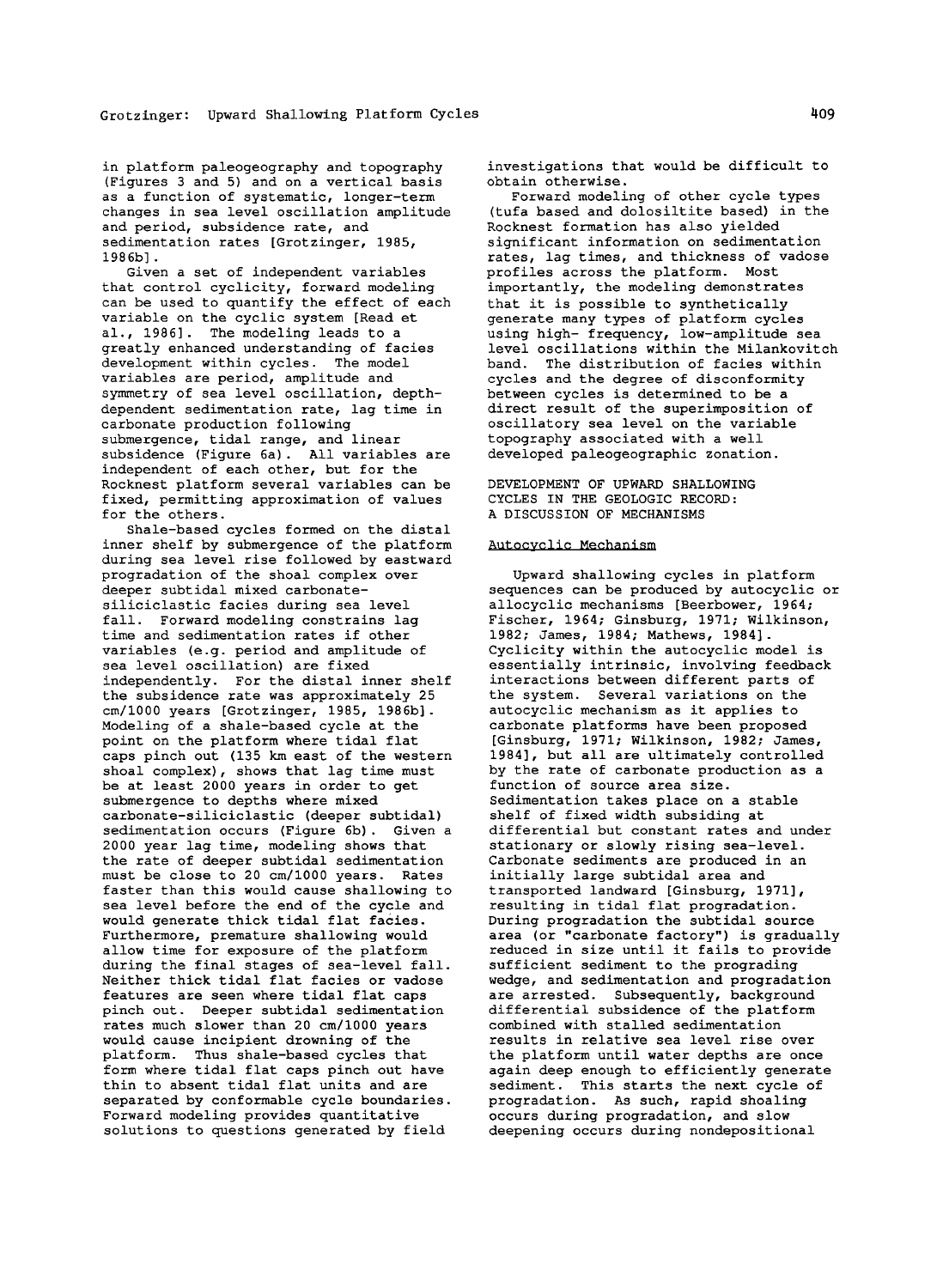

**Fig. 6. Forward model of Rocknest cycles: general model and inner shelf model. (a) General model with arbitrary values: period, 50,000 years; amplitude, 5 m; symmetrical sea level oscillation function; lag time, 5000 years; subsidence rate, 10 cm/1000 years; tide range, 1 m; subtidal sedimentation rate, 100 cm/1000 years; intertidal sedimentation rate, 50 cm/1000 years. With time, sea level rises according to sine function, and the sediment surface subsides because of lag time. After 5000 years, water depths are near the low tide zone, and sedimentation begins (the dotted line marks aggrading sediment surface). Sea level then peaks and starts to fall, but sedimentation continues to high tide, intercepting sea level shortly after its high stand. As sea level falls, the platform is exposed because the rate of sea level fall is greater than subsidence rate, and a vadose zone is formed. Subsequent cycles have well-developed subtidal bases because the subsiding platform is not submerged until about one third of each sea level rise occurs. (b) Forward model of Rocknest inner shelf cycles. Variables**  are as follows: period, 24,000 years; amplitude, 10 m; 20% of cycle period in **sea level rise; lag time, 2000 years; subsidence rate, 25,000 cm/1000 years; deep subtidal (shale) sedimentation rate, 20 cm/1000 years; shallow subtidal (dolosiltite) sedimentation rate, 80 cm/1000 years; stromatolite sedimentation rate, 100 cm/1000 years; tidal flat (tufa) sedimentation rate, 50 cm/1000 years. All variables are fixed independently using field data, except lag time and sedimentation rates. A lag time of at least 2000 years is required to produce initial submergence to deep subtidal depths before sedimentation begins. Following the expiration of lag time, a deep subtidal sedimentation rate of 20 cm/1000 years for shale facies prevents rapid upbuilding of the platform so that it will not be significantly exposed at low stand.**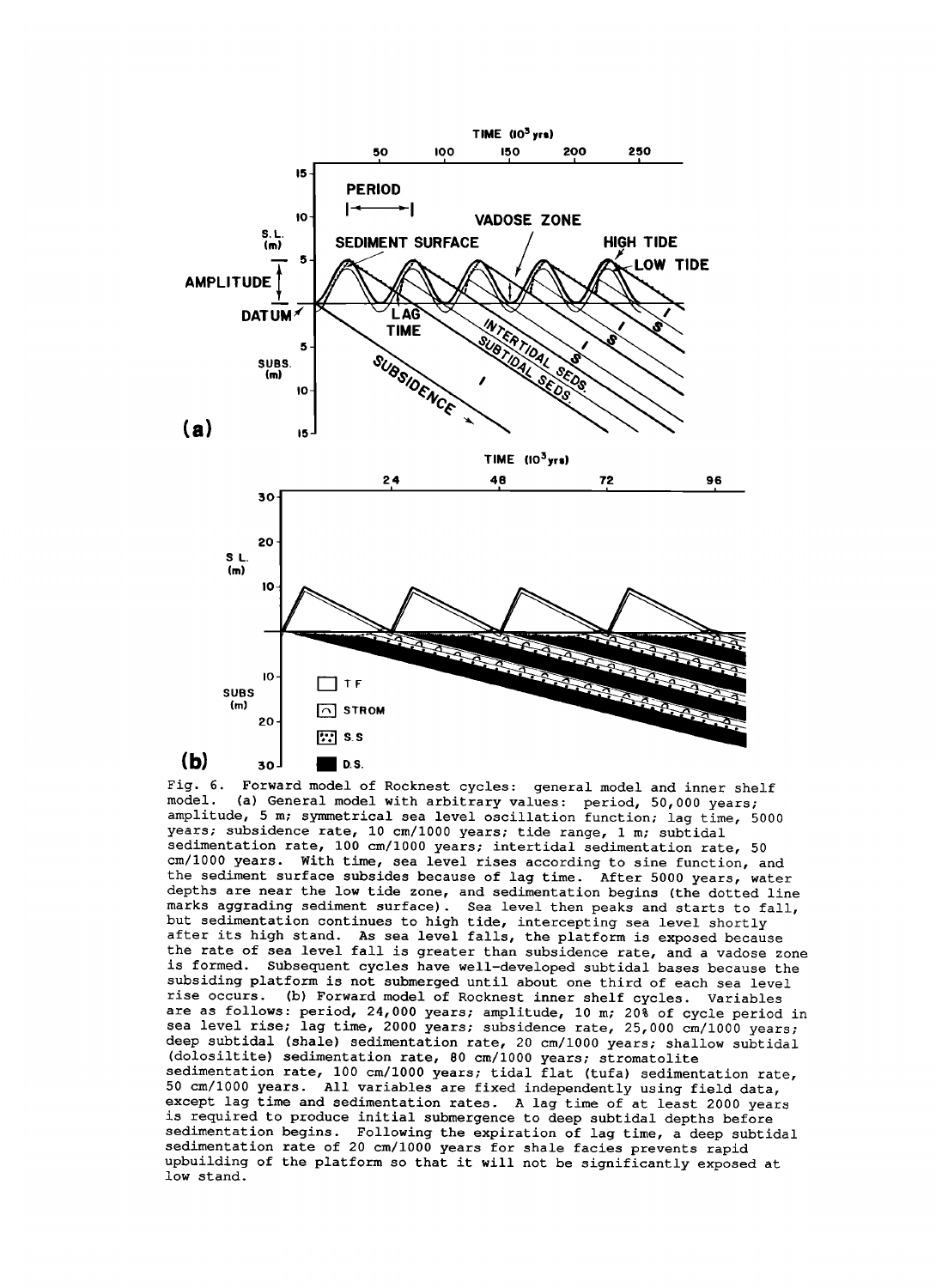**submarine hiatus. Autocycles should only be affected by minor vadose diagenesis, related to shallow depression of the water table by evaporative drawdown [cf. Read, 1973].** 

**The autocyclic model is popular because it does not require "sudden" eustatic changes in sea level or subsidence. However, some consequences of the autocyclic model are as follows: (1) progradation can only occur if there is differential subsidence across the platform, (2) progradation must proceed in the direction of increasing subsidence, (3) cycles must always shoal to sea level, and (4) cycles should not be significantly affected by vadose diagenesis. Therefore cycles should be wedge shaped and show evidence of progradation in the direction of increasing subsidence [cf. Wilkinson, 1982, Figure 5); contrary evidence would support an allocyclic model. Although some cyclic sequences have been shown to prograde in the direction of increasing subsidence [e.g. Lohmann, 1976], others clearly prograde in the direction of decreasing subsidence [Aitken, 1978; Koerschner, 1983; Grotzinger, 1985, 1986b]. The latter can only be explained by an allocyclic model.** 

**Furthermore, the allocyclic model has a fundamental weakness in that it fails to explain the transition from prograded platform to submerged platform (i.e., the cause of transgression). If the progradation rate is controlled only by the rate of sedimentation (implicit in autocyclicity), then certainly it must be highest when the subtidal source is largest, decreasing with time as the area of the "factory" is reduced. In this system the direct feedback relationship between sediment supply and progradation requires that the system approach a state of dynamic equilibrium; the prograding wedge will reach a point where the limit of production is such that the tidal flats will remain more or less stationary and track subsidence.** 

**Also, even if sedimentation was arrested so that transgression could occur, it is unlikely that deepening could occur because subsidence rates on cratons (1 to 5 cm/1000 years) and mature passive margins (5 to 10 cm/1000 years) where most cyclic carbonates form, are too slow to generate sufficient water depths within a reasonable amount of time. For example, at 5 cm/1000 years, it would take 20,000 years to generate 1 m of water depth. Generating water depths of several meters (typical of subtidal facies of cycles) is difficult with an autocyclic model.** 

**Finally, the autocyclic model cannot explain incomplete shallowing to sea** 

**level. Autocycles must shoal to sea level in order for carbonate production and progradation to be arrested. Theoretically, progradation should continue to a limit where carbonate production is decreased because of several possible effects (e.g., water too shallow; water too deep; siliciclastic influx too high). Because many cycles of different sequences show arrested progradation [Grotzinger, 1985, 1986b] or aggradation [Goodwin and Anderson, 1985] before having reached their potential limit, factors other than shallowing to sea level must be involved in ultimately causing submergence events.** 

# **Allocvclic Mechanisms**

**Cyclicity within the allocyclic model has an extrinsic control, where sedimentary cyclicity is controlled by the forcing effect of an external cyclic or rhythmic system. Fundamentally, the allocyclic model invokes changes in relative sea level caused by episodic subsidence or eustatic sea level events. Consequently, an external control on submergence events can result in premature arrest of prograding tidal flats and incomplete shallowing of the platform to sea level. As in the autocyclic model, progradation occurs in response to deposition of sediment on tidal flats, derived from a subtidal source area. Eustatic sea level may remain stable if cyclicity is related to periodic subsidence or falls if eustatically controlled.** 

**Emisodic subsidence model. In the \_ episodic subsidence model, progradation is arrested by sudden submergence of the platform during rapid, incremental subsidence events. Transgression occurs, initiating a new cycle, followed by progradation and shallowing to sea level. This model may be tenable for rift basins where intermittant downfaulting results from relief of tensional stress during extension of the crust. Similarly, it may apply to foredeeps which subside in response to episodic loading of the lithosphere by thrust sheets. Cyclic sequences are known from rift [e.g., Jackson and Ianelli, 1981; Aigner, 1984] and foredeep [e.g., Read, 1980] settings. However, it is unlikely that such episodic subsidence of 104 years is important in passive-margin settings or occurs at all in craton interiors, where most cyclic sequences are developed.** 

**Glacioeustatic model. Glacioeustaticdriven change in sea level is the most powerful mechanism for generating cyclic sequences similar to those seen in the**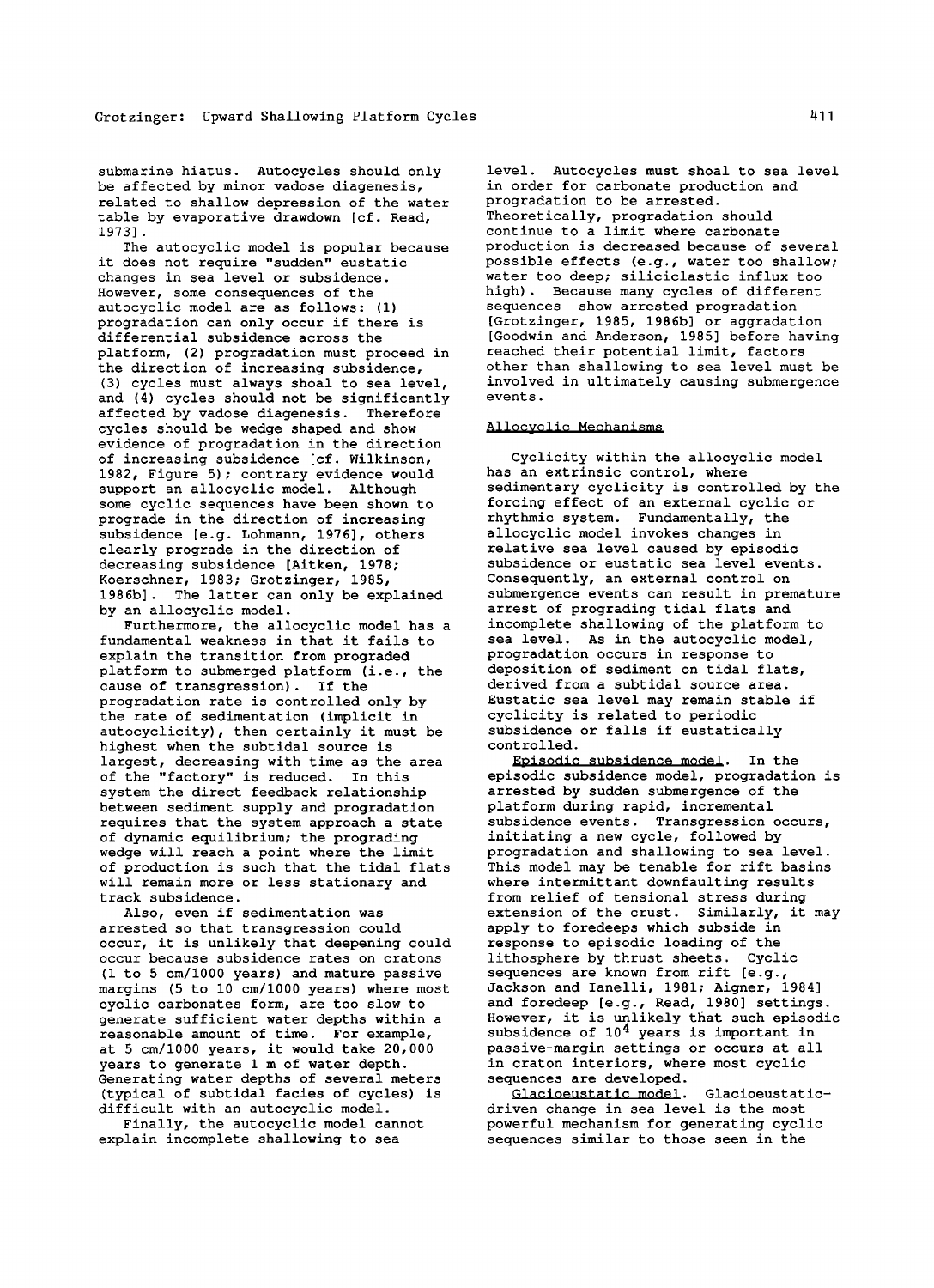**Rocknest formation and elsewhere [e.g., Fischer, 1964; Matthews, 1984; Goodwin and Anderson, 1985; Grotzinger, 1985, 1986b; R. Goldhammer et al., personal communication] . Everything considered, the glacioeustatic model is the best tailored for generating small-scale carbonate cycles. First, oscillations in sea level are asymmetric, favoring relatively slow sea level fall and progradation followed by relatively rapid transgressions. Second, transgressions are fast enough to effectively terminate carbonate production and cause submergence. Third, sea level fall below the platform surface explains the development of vadose profiles ranging from incipient gravels to thick tepeepisolite sequences. Fourth, a glacioeustatic control can explain why many cycles do not shallow completely to sea level in that the period of sea level oscillation dictates how far tidal flats may prograde between submergence events. Fifth, glacioeustacy is forced by perturbations of the earth's orbit on the scale of 20,000 to 100,000 years, a periodicity recorded in several cyclic sequences ranging in age from early Proterozoic through Triassic. They are 18-30,000 years/cycle [Grotzinger, 1985, 1986b]; 50,000 years/cycle [Fischer, 1964]; 60,000 years/cycle [Koerschner, 1983]; 80,000 years/cycle [Goodwin and Anderson, 1985]; and 100,000 years/cycle [Bova, 1982] . Because these cyclic sequences lack features of major vadose diagenesis it seems likely that most sea level oscillations were small (<10 m), suggesting that either alpine or very limited continental glaciation may have been responsible.** 

# **Amp!itud• of Eustatic Oscillations**

**Although the range in period of upward shallowing cycles in several sequences is suggestive of astronomic orbital forcing of glacioeustatic oscillations in sea level, the apparent range of oscillation amplitude is not. Most small-scale upward shallowing cycles probably developed in response to sea level oscillations with less than 10-m amplitude [Grotzinger, 1985, 1986b; Read et al., 1986]. Here the Neogene is not applicable in that it was dominated by large-scale fluctuations in amplitude (50 to 100 m), which produced drowning of platforms (rather than shallow submergence) followed by subaerial exposure; "cycles" consist of disconformity-bounded units with intense vadose diagenesis on the inner shelf or pelagic facies capped by thin oolite layers or shallow-water muds on the outer** 

**shelf (e.g., late Pleistocene Campeche platform [Logan et al., 1969]). Given the very low slopes of most platforms (5 to 25 cm/km), the rates of eustatic sea level fall could produce shoreline regression rates of 65 km/1000 years. Regression would outpace any attempt by the subtidal carbonate source area to supply sediments to tidal flats, resulting in stranding of tidal flats near high sea level stand if they were ever produced at all. Consequently, an explanation for the production of lower-amplitude glacioeustatic cycles must be sought.** 

**The present distribution of the continents is favorable for production of large ice sheets [Berger, 1980].**  Latitudes greater than 60° N are **particularly sensitive to climatic changes produced by perturbations in precession of**  the earth's axis [Imbrie and Imbrie, **1980]. As there are presently large areas**  of continental mass at latitudes above 60<sup>°</sup> **N, this has led to major glaciations in the late Pleistocene and Holocene. Any change in distribution of landmass (or oceanic currents, by implication) can effect the extent of glaciation and consequently the range of sea level oscillation amplitude [Peltier and Hyde, 1984; Berger, 1980]. By reducing the amount of land north of this climatically sensitive latitude or altering oceanic currents, the magnitude of sea level oscillations will be proportionally decreased. For example, during the early Cenozoic, when it is likely that Antarctica was the only site of major glaciation, deep-sea core data record sea level oscillations with periodicities between 20,000 and 100,000 years, but amplitude is reduced by 30 to 50 m compared with the late Pleistocene [Major and Mathews, 1983; Mathews and Poore, 1980].** 

**Accepting continental drift for the Phanerozoic through late Archean [Hoffman, 1980] and that continental glaciation has occurred intermittently since at least 2.2 Ga (Gowganda tillite [Mial, 1983]), which spans the range of known cyclic carbonates, it is reasonable to assume that there have been times when smallscale glacioeustatic oscillations in sealevel occurred in response to limited continental glaciation. However, given the area of earth poleward of 60 ¸ it seems likely that on average, the continents were not in a favorable position for glaciation. Eustacy in response to development of continental ice sheets of any proportion should have been an exception. However, glaciation may**  have been important in that mountain belt **are sites of limited glaciation and are**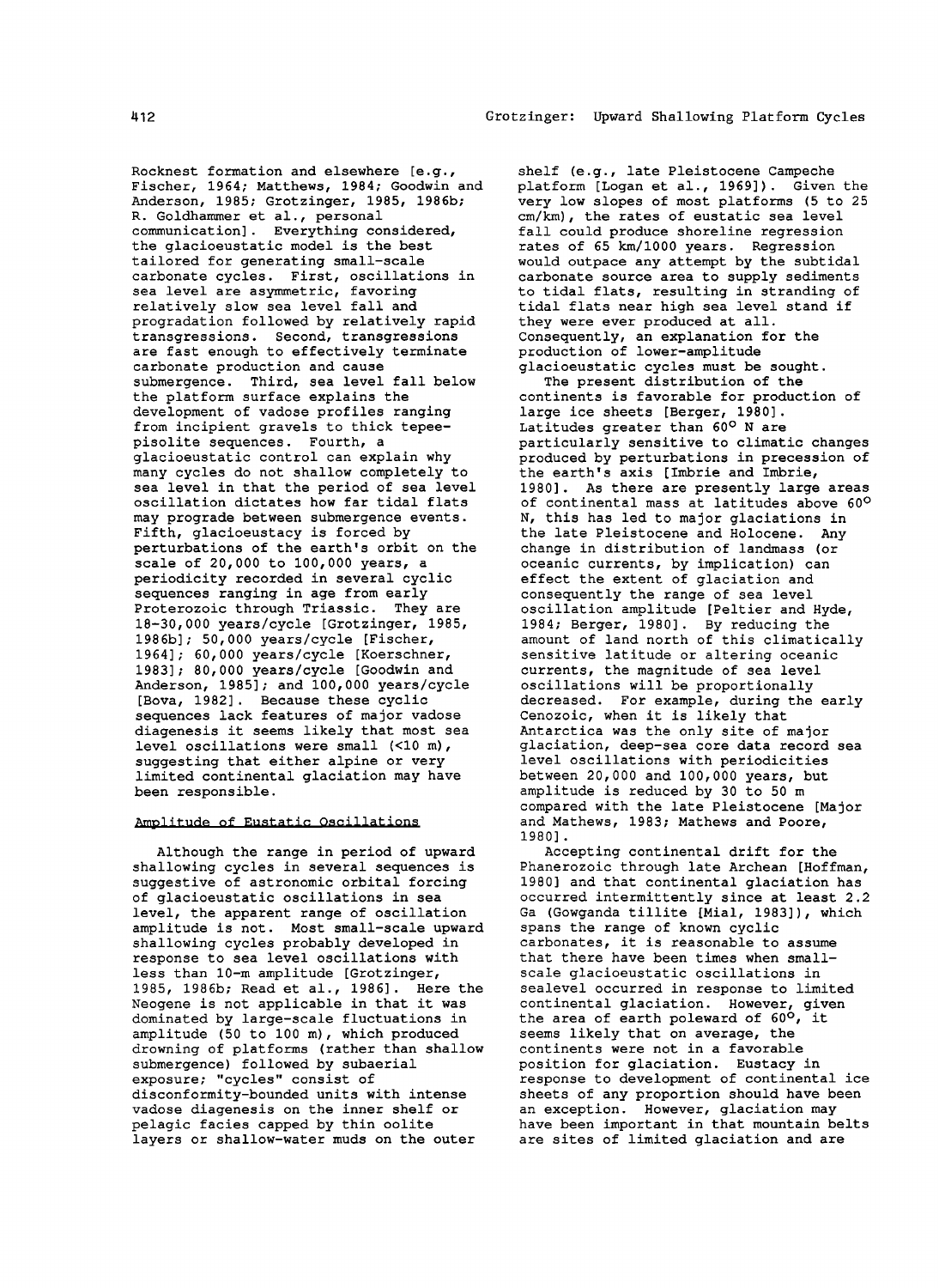**very sensitive to climatic changes [Fairbridge, 1976]. Thus they have probably had some effect on sea level throughout much of earth history, and because they can store only small amounts of ice, sea level fluctuations have probably been small. Because small-scale carbonate cycles probably formed in response to low-amplitude changes in sea level, it is likely that they may have been produced by alpine glaciation as well as limited continental glaciation.** 

## **Period of Glacioeustatic Oscillations**

**Certain latitudes are more sensitive to insolation changes produced by the different astronomic forcing periods [Berger, 1980]. Therefore the period of glacioeustatic oscillation is dependent on the location of continents and mountain belts with respect to latitude. Consequently, cycle periods will differ in length through time as a function of continental drift. Also, the period of sea level oscillation depends on response time of the lithosphere to ice loading. In turn, response time is sensitive to mantle viscosity [Peltier, 1984]. This suggests that in the Precambrian, when a hotter earth probably had a less viscous mantle, faster isostatic adjustment of ice loads and shorter cycle periods may have occurred.** 

**There also may be a long-term secular trend in the period of precession, obliquity, and eccentricity orbital parameters, which may effect the distribution of average cycle period through time. Because these effects result from gravitational interactions between the earth, moon, sun, and other planets [Berger, 1980], it may be possible that these relationships have evolved through time, similar to the decay in earth spin.** 

**In any cyclic sequence the fundamental range in thickness (i.e., 1 to 10 m, rather than 0.1 to 1 or 10 to 100) is a direct function of platform subsidence rates and cycle period. The order of magnitude range of common cycle thickness ( 1 to 10 m) is a testimony that most cycle periods ranged between 20,000 and 100,000 years, given that most cyclic platforms probably subsided at rates of 5 to 10 cm/1000 years. The variability in range of fundamental thickness is the interference which results from interaction of cycle period and locally variable subsidence rate. To be sure, the range in thickness is also effected by "noise" within the climatic system (one glaciation not being as extensive as the next, etc.), interference due to migration**  **of the geoid, and longer-term variations in sea level.** 

**If correct, these relationships predict that it should be possible to separate the "noise" from the signal of period, if period is truly important in regulating cycle thickness, as it should be if cycles**  are controlled by a Milankovitch forcing<br>effect. It should be possible to **accomplish this using Fourier analysis, and Olsen [1984] generated a distinct spectral band with peaks corresponding to the Milankovitch frequencies for shallowwater lacustrine deposits of Triassic age. Furthermore, current studies of marine Triassic platform cycles using Fourier analysis have identified 20,000- and 100,000-year sea level oscillation periods (R. Goldhammer et al., personal communication, 1986).** 

## **OTHER EVIDENCE OF PROTEROZOIC PLATFORM CYCLICITY**

**This section briefly reviews the occurrence of other cyclic platforms in the Proterozoic record and their relevance to possible Milankovitch band cyclicity.** 

**Several cyclic sequences occur in the Belt supergroup of the northwest United States. In particular, the Wallace and Helena formations (1.5 to 1.2 Ga) contain thick succesions of cyclic platform sediments [O'Conner, 1967; Eby, 1977; Grotzinger, 1986c]. The Wallace and Helena formations contain over 200 asymmetric siliciclastic-to-dolomite cycles. Cycles are separated by welldefined erosional surfaces and are classified according to cycle base**  lithology, which reflects paleogeographic **location. Cyclic lithofacies include basal intraclastic packstone lags, various types of argillite and sheet sands, and bedded dolomites. These are arranged in repetitive, asymmetric upward shallowing cycles that probably reflect highfrequency oscillations in sea level [Grotzinger, 1986c].** 

**Other cyclic sequences of Proterozoic age include the 2.2 Ga Denault formation [Donaldson, 1963] and Abner formation, the 2.0 Ga Duck Creek dolomite [Grey and Thorne, 1985], the 1.9 Ga Kimerot platform [Grotzinger and Gall, 1986], the 1.7 Ga McCleary formation [Ricketts and Donaldson, 1981], the 1.7 Ga Amelia dolomite [Jackson, 1982], the 1.3 Ga Kendall River formation [Kerans, 1982], the 1.2 Ga Bylot supergroup [Jackson and Iannelli, 1981], and the 0.6 Ga Sarnyere formation [Bertrand-Sarfati and Moussine-Pouchkine, 1983]. All of these sequences are characterized by upward shallowing cycles, on the scale of 1 to 10 m thick.**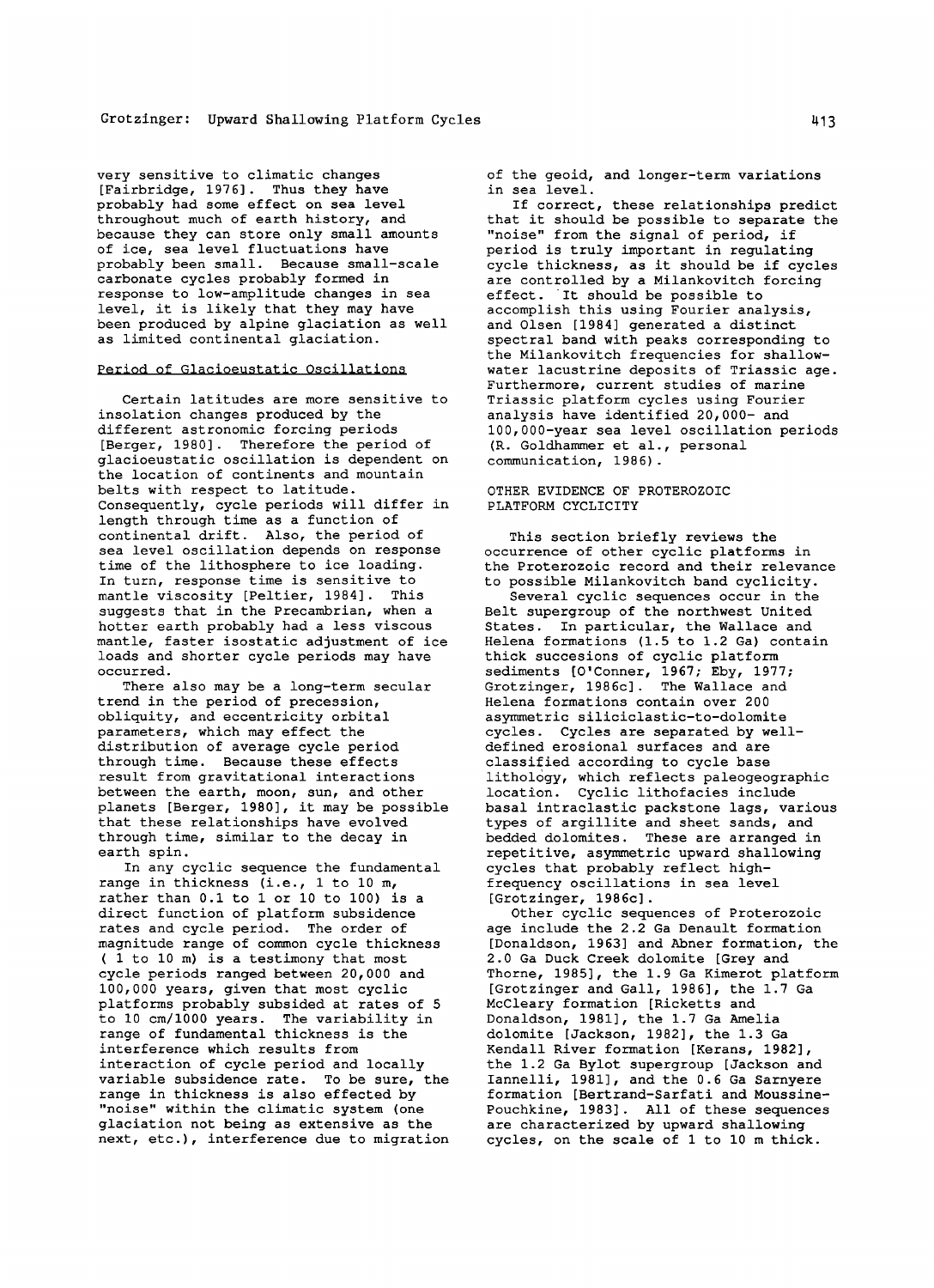**Facies are asymmetrically arranged and consist of subtidal units of wavy-bedded mudstone, cross-bedded grainstone or stromatolitic bioherms, which grade up into various types of domal-stromatolite sheets, capped by cryptalgalaminites or tufas. In all cases, cycle boundaries are sharp or erosional and are usually brecciated to varying degrees. In some cases, tidal flat facies are extensively disrupted by tepees and thick breccias, supporting the argument that these platforms were subaerially exposed during low stands of high-frequency sea level oscillations.** 

# **DISCUSSION**

**The development of upward shallowing cycles has been an important part of the evolution of shallow-water platforms throughout the Phanerozoic and for most of Proterozoic time and therefore at least the last 2.2 billion years of earth history. There is much evidence, including the asymmetric arrangement of facies and subaerial exposure surfaces, that suggests these cycles formed in response to high- frequency oscillations in sea level. Because the order of magnitude range of cycle thickness (1 to t0 m) has remained constant over this period of time, it seems likely that the average period of cyclicity has remained constant, provided that there has been no offsetting long-term secular change in average platform subsidence rate. The average period of cyclicity is very likely within the Milankovitch band of 20,000 to t00,000 years. Where geochronological constraints permit calculation of average cycle period, this has been shown to be true for the early Proterozoic [Grotzinger, 1985, 1986b]. Such is the case for the Phanerozoic [Fischer, 1964; Koerschner, 1983; Mathews, 1984; Goodwin and Anderson, 1985; Heckel, 1986; R.**  Goldhammer et al., personal communicatio **1986].** 

**Although these studies reveal that the average cycle period of many sequences occurs within the Milankovitch band, this relationship is not conclusive evidence that sedimentary cyclicity was connected to Milankovitch climatic forcing. The cycles could be random events that coincidentally had an average period within the Milankovitch band. Nevertheless, this coincidence is reason enough to justify further research. Future investigations could potentially resolve this problem through the application of Fourier analysis on well constrained data sets (cf. Hays et al., 1976; Olsen, 1984; R. K. Goldhammer, P. A. Dunn and L. A. Hardie, pets. comm., 1986).** 

**Successful documentation of a Milankovitch frequency distribution for cyclic shallow-water platforms would have several major implications, including (1) a solution for the problem of what drives platform cyclicity, (2) a new method for calculation of the duration of generally nondatable Proterozoic cyclic platform sequences, and (3) establishment of a tool for investigations of possible systematic changes in the values of Milankovitch frequencies that might relate to long-term secular evolution of celestial-mechanical relationships.** 

**Acknowledgements. This paper is a product of research done at the University of Montana, Virginia Tech, and Lamont-Doherty Geological Observatory, supported by the Geological Survey of Canada and National Science Foundation grant EAR-8218618. I have enjoyed discussions with J. F. Read, L. A. Hardie, R. Goldhammer, D. Winston, E. Anderson, P. Goodwin, B. Wilkinson, J. Imbrie, and P. Olsen concerning data and interpretations presented here.** 

### **REFERENCES**

- **Aigner, T., Dynamic stratigraphy of epicontinental carbonates, Upper Muschelkalk (M. Triassic), South-German Basin, Neues Jahrb. Geol. Palaeontol. Abh.. 169, 127-159, 1984.**
- **Aitken, J. D., Revised models for depositional grand cycles, Cambrian of the southern Rocky Mountains, Canada, Bull. Can. Pet. Geol.• 26, 515-542, 1978.**
- **Arthur, M. A., W. E. Dean, D. J. Bottjer, and P. A. Scholle, Rhythmic bedding in Mezozoic-Cenozoic pelagic carbonate sequences: The primary and diagenetic origin of Milankovitch-like cycles, in Milankovitch and Climate, part t, edited by A. Berger et al., pp. 191-**
- **222, D. Reidel, Hingham, Mass., 1984.**  Beerbower, J. R., Cyclothems and cycli **depositional mechanisms in alluvial plain sedimentation, Bull. Kans. State Geol. Surv., 169, 31-42, 1964.**
- **Berger, A., The Milankovitch astronomical theory of paleoclimate: A modern review, Vistas Astron.• 24, 103-122, 1980.**
- **Bertrand-Sarfati, J., and A. Moussine-Pouchkine, Platform-to-basin facies evolution: The carbonates of late Proterozoic (Vendian) Gourma (West Africa), J, Sediment. Petrol., 53, 275-293, 1983.**

**Bova, J. A., Peritidal cyclic and incipiently drowned platform sequences:**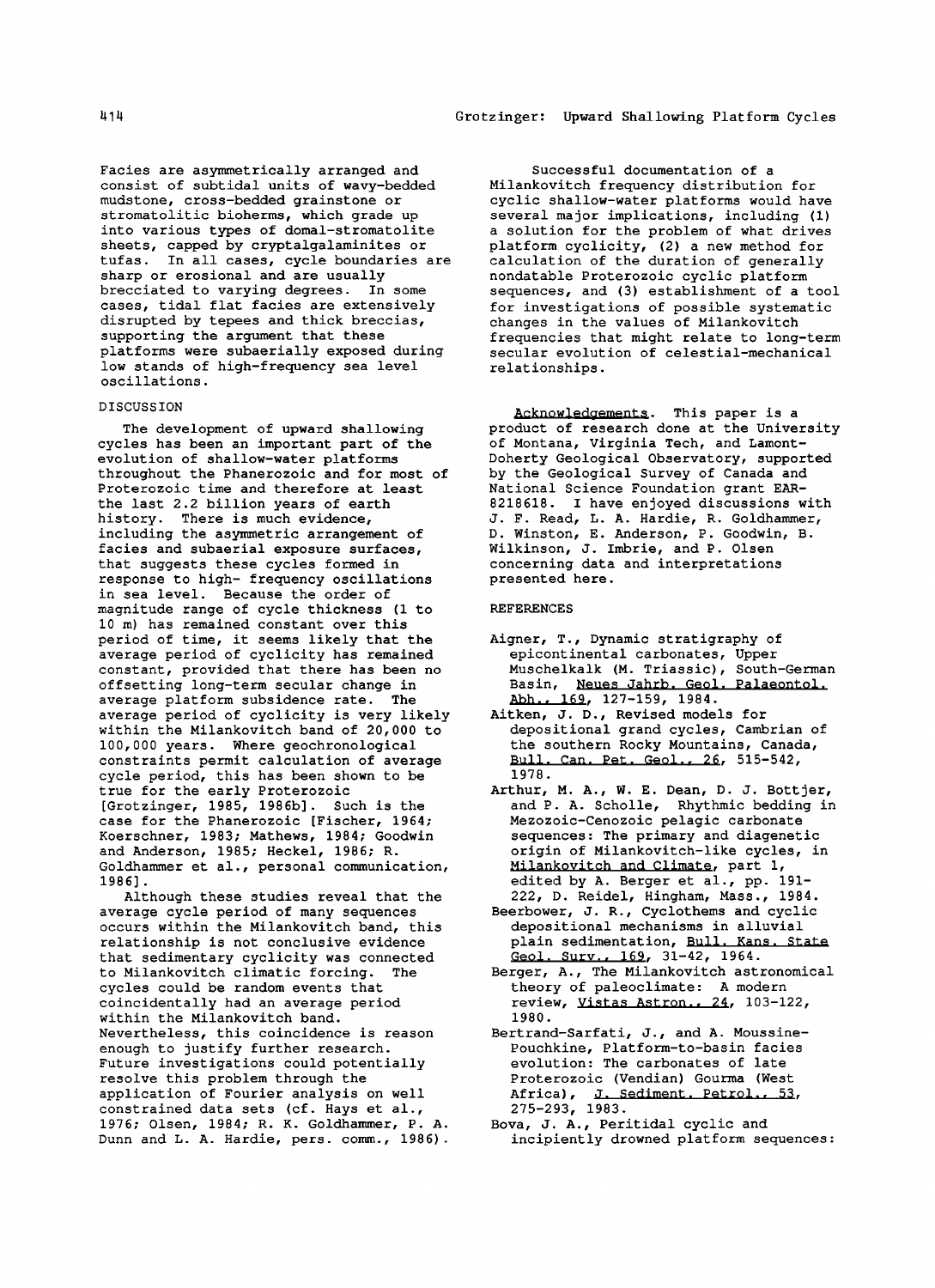**Lower Ordovician Chepultepec formation, Virginia, Master's thesis, 194 pp., Va. Polytech. Inst. and State Univ., Blacksburg, 1982.** 

- **Donaldson, J. A., Stromatolites in the Denault formation, Marion Lake, coast of Labrador, Newfoundland, Geol. Surv. Can. Bull.; 102, 85 pp., 1963.**
- **Eby, D. E., Sedimentation and early diagenesis within eastern portions of the "middle Belt carbonate interval", Belt supergroup (Precambrian-Y), western Montana, Ph.D. dissertation, 504 pp., State Univ. of N.Y., Stony Brook, 1977.**
- **Fairbridge, R. W., Convergence of evidence Hoffman, P. F., Wopmay orogen: A Wilson**  on climatic change and ice ages, Ann. **N.Y. Acad. Sci.. 91(1), 542-579, 1976.**
- **Fischer, A. G., The Lofer cyclothems of the Alpine Triassic, Bull. Kans. State Geol. Surv.; 169(1), 107-149, 1964.**
- **Gilbert, G. K., Sedimentary measurement of geologic time, J. Geol.• 3, 121-127, 1895.**
- **Ginsburg, R. N., Landward movement of carbonate mud: New model for regressive cycles in carbonates (abstract), Am. Assoc. Pet. Geol. Bull.. 55, 340, 1971.**
- **Goodwin, P. W., and E. J. Anderson, Punctuated aggradational cycles: A general hypothesis of episodic stratigraphic accumulation, J. Geol.•. 93, 515-533, 1985.**
- **Grey, K., and A. M. Thorne, Biostratigraphic significance of stromatolites in upward shallowing sequences of the early Proterozoic Duck Creek dolomite, Western Australia, Precambrian Res.. 29, 183-206, 1985.**
- **Grotzinger, J. P., Evolution of early Proterozoic passive-margin carbonate platform, Rocknest formation, Wopmay Orogen, N.W.T., Canada, Ph.D. dissertation, 224 pp., Va. Polytech. Inst. and State Univ., Blacksburg, 1985.**
- **Grotzinger, J. P., Evolution of early Proterozoic passive-margin carbonate platform, Rocknest formation, Wopmay Orogen, N.W.T., Canada, J. Sediment. Petrol.. 56(6), 1986a.**
- **Grotzinger, J. P., Cyclicity and paleoenvironmental dynamics of an early Proterozoic carbonate platform, Rocknest formation, Wopmay orogen, N.W.T., Canada, Geol. Soc. Am. Bull.. 97, 1208-1231, 1986b.**
- **Grotzinger, J. P., Shallowing-upward cycles of the Wallace formation (Belt supergroup), northwestern Montana and northern Idaho, Mont. Bur. Mines Geol. Spec. Publ., 94, 143-160, 1986c.** Geol., 11, 1-198, 1969.<br><u>Islanda K. C. Journ Dres</u>
- **Grotzinger, J.P., and Q. Gall, Preliminary Lohmann, K. C., Lower Dresbachian (Upper**  investigations of early Proterozoic

**Western River and Burnside River formations: Evidence for foredeep origin of Kilohigok basin, District of Mackenzie, Geol. Surv. Can. Pap.. 86- 1A, 95-106, 1986.** 

- **Hays, J. D., J. Imbrie, and J. J. Shackleton, Variations in the earth's orbit: Pacemaker of the Ice Ages, Science• 194, 1121-1132, 1976.**
- **Heckel, P. H., Sea-level curve for Pennsylvanian eustatic marine t ransgres sive-regres sive depositional cycles along midcontinent outcrop belt, North America, Geoloqy•. 14, 330-334, 1986.**
- **northwest of the Canadian shield, Spec. Pap. Geol. Assoc. Can.; 20, 523-549, 1980.**
- **Hoffman, P. F., and S. A. Bowring, Shortlived 1.9 Ga continental margin and its destruction, Wopmay orogen, northwest Canada, Geoloq\_v. 12, 68-72, 1984.**
- **House, M. R., A new approach to an absolute timescale from measurements of orbital cycles and sedimentary**  microrhythms, Nature. 316, 721-72, 1985.
- **Imbrie, J., and J. Z. Imbrie, Modeling the climatic response to orbital variations, Science. 207(4434), 943- 952, 1980 .**
- **Jackson, G. D., and T. R. Iannelli, Riftrelated cyclic sedimentation in the Neohelikian Borden Basin, northern Baffin Island, Geol. Surv. Can. Pap. 81-10, 269-302, 1981.**
- **Jackson, M. J., Correlations of stromatolites between northern Australia and U.S.S.R. (abstract), Abstracts of Papers, p. 161, Int. Assoc. Sedimentol., Oxford, England, 1982.**
- **James, N. P., Shallowing-upward sequences in carbonates, in Facies Models 2nd ed., R•print Ser., vol. 1, pp. 213-218, edited by R. G. Walker, Geoscience Canada, Toronto, 1984.**
- **Kerans, C., Sedimentology and stratigraphy of the Dismal Lakes group, Ph.D. dissertation, Carleton Univ., Ottawa, Ont., Canada, 1982.**
- **Koerschner, W. F., III, Cyclic peritidal facies of a Cambrian aggraded shelf: Elbrook and Conococheaque formations, Virginia Appalachians, Master's Thesis, 184 pp., Va. Polytech. Inst. and State Univ., Blacksburg, 1983.**
- **Logan, B. W., J. L. Harding, W. M. Ahr, J. D. Williams, and R. G. Snead., Carbonate sediments and reefs, Yucatan shelf, Mexico, Mem. Am. Assoc. Pet.**
-